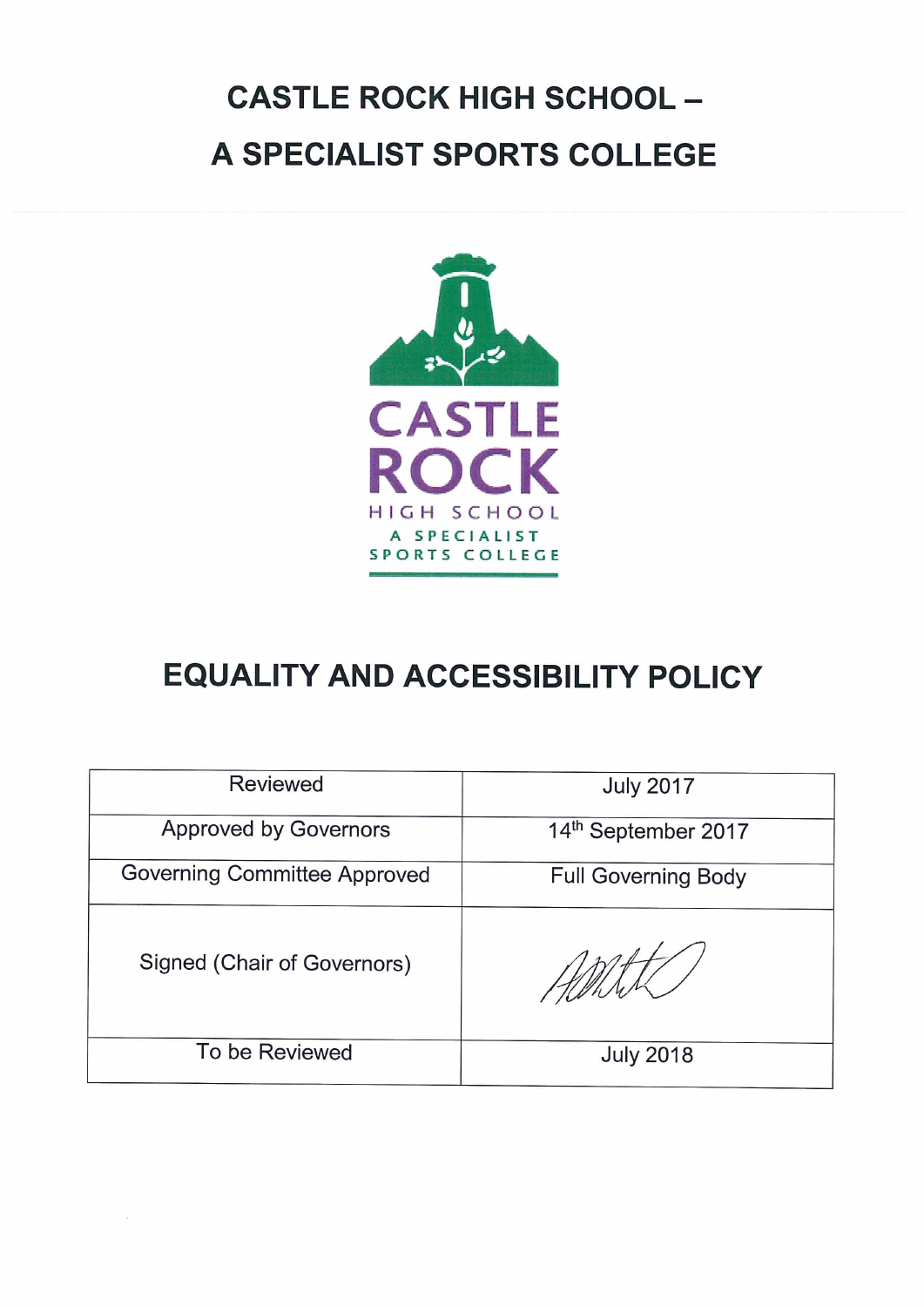

#### **Castle Rock High School is committed to positively promote equality, not merely to avoid discrimination.**

The Equality Act, 2010, protects people from discrimination on the basis of 'protected characteristics'. That is:

- Age
- Disability
- Pregnancy and maternity
- Religion and belief
- Race
- Sex
- Sexual orientation
- Gender reassignment
- Marriage and civil partnerships

We have due regard to the need to:

- Eliminate unlawful discrimination, harassment and victimisation and other conduct prohibited by the Equality Act, 2010.
- Advance equality of opportunity between people who share a protected characteristic and those who do not.
- Foster good relations between people who share a protected characteristic and those who do not.

We recognise that having due regard for advancing equality involves:

- Removing or minimising disadvantages suffered by people due to their protected characteristics.
- Taking steps to meet the needs of people from protected groups where these are different from the needs of other people.
- Encouraging people from protected groups to participate in public life or in other activities where their participation is disproportionately low.

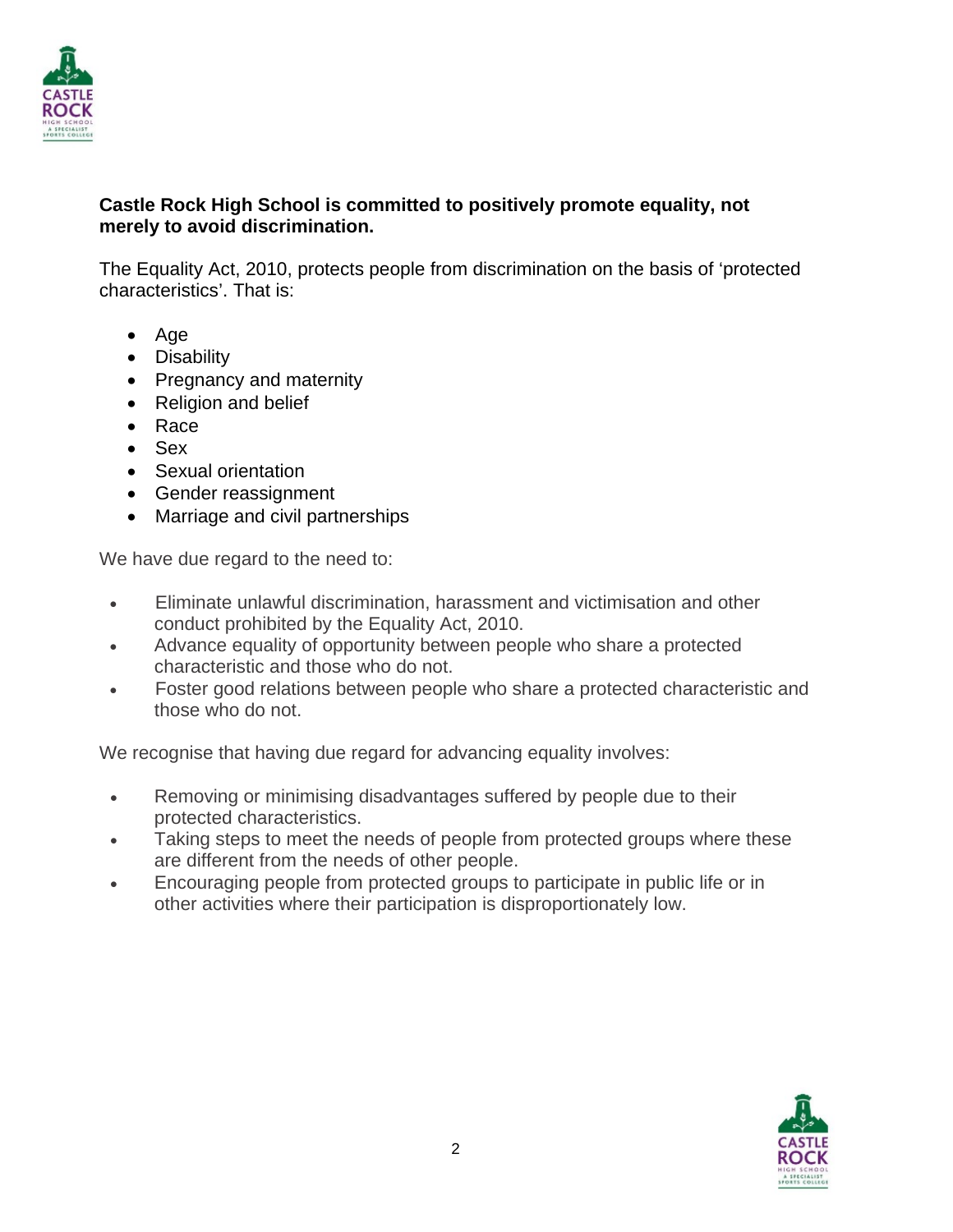

#### **Our Equality Objectives September 2015 – September 2018**

The Equality Act 2010 requires us to publish specific and measurable equality objectives. Our equality objectives are based on our analysis of data and other information. Our equality objectives focus on the areas where we have agreed to take action to improve equality and tackle disadvantages. We will regularly review the progress we are making to meet our equality objectives.

1. All students to make expected progress towards their attainment targets. This will be measured in each of the six review periods.

2. To achieve outstanding attendance i.e. 95% overall with persistent absence of no more than 5%. To ensure that no particular group in the school is over-represented in the persistent absence statistics thereby ensuring that all students have access to the curriculum. This will be measured by analysis of attendance data.

3. To sustain outstanding behaviour and safety in all years; Permanent Exclusions and Fixed Term Exclusions are kept to a minimum. To ensure that no particular group in the school is over – represented. This will be measured by analysis of behaviour data.

4. All new buildings, refurbishments and facilities will be planned to take account of the needs of all users in respect of equality of access. We will ensure disability access to the school is audited each year as detailed in our accessibility plan.

5. To ensure that there is easy access to information, taking into account protected characteristics.

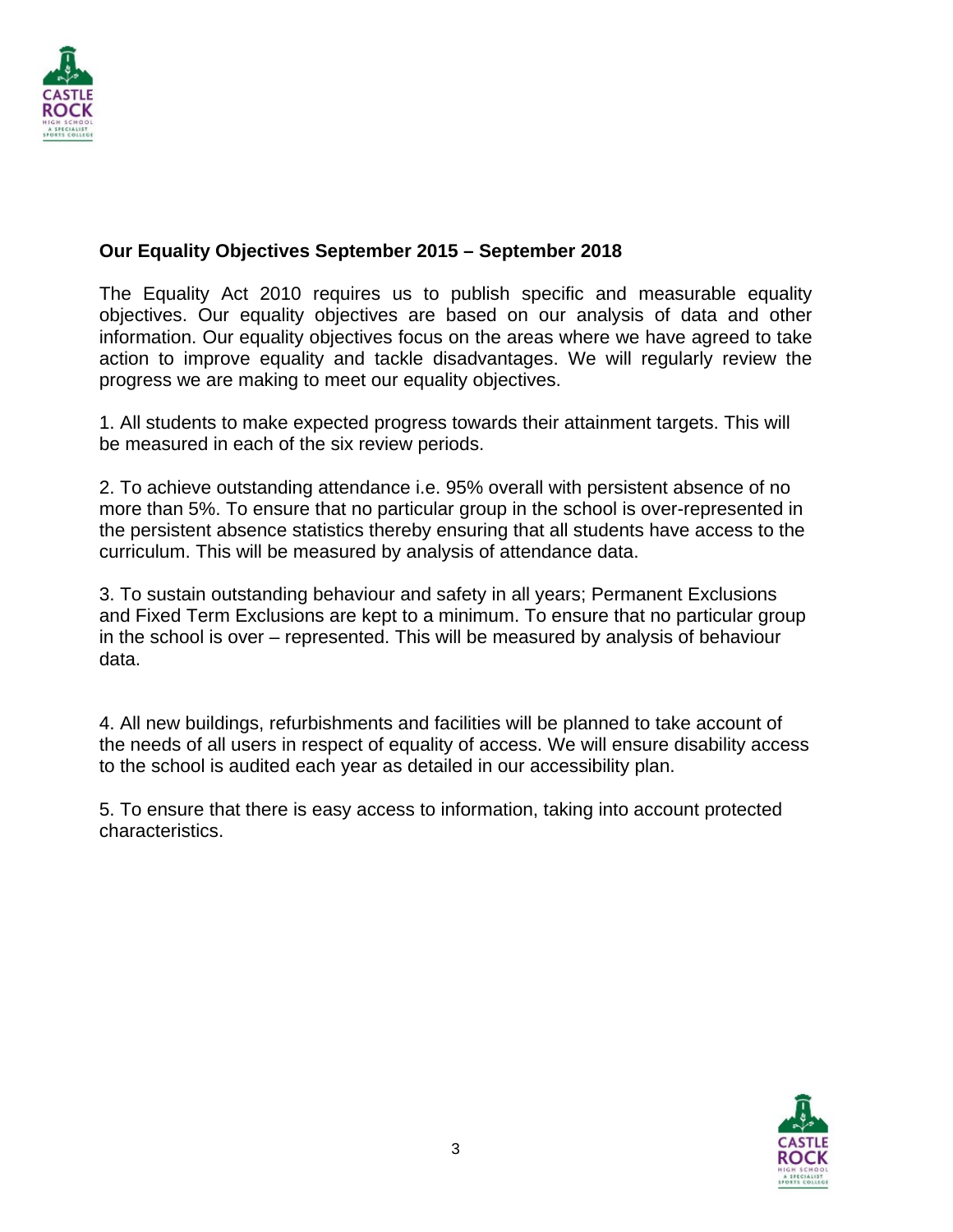

#### **Responsibilities**

#### **The governors are responsible for:**

- drawing up, publishing and implementing the school's equality objectives
- making sure the school complies with the relevant equality legislation; and
- monitoring progress toward equality objectives

#### **The Head teacher is responsible for:**

- making sure steps are taken to address the school's stated equality objectives;
- making sure that the equality and access plan is readily available and that the governors, staff, students and their parents and guardians know about them;
- producing regular information for staff and governors about the plans and how they are working;
- making sure all staff know their responsibilities and receive training and support in carrying these out;
- taking appropriate action in cases of harassment and discrimination;
- enabling reasonable adjustments to be made, in relation to disability, in regard to students, staff, parents/carers and visitors to the school.

#### **All staff are responsible for:**

- promoting equality and in their work;
- avoiding unlawful discrimination against anyone;
- fostering good relationships between groups;
- dealing with prejudice-related incidents;
- being able to recognise and tackle bias and stereotyping;
- taking up training and learning opportunities related to equalities.

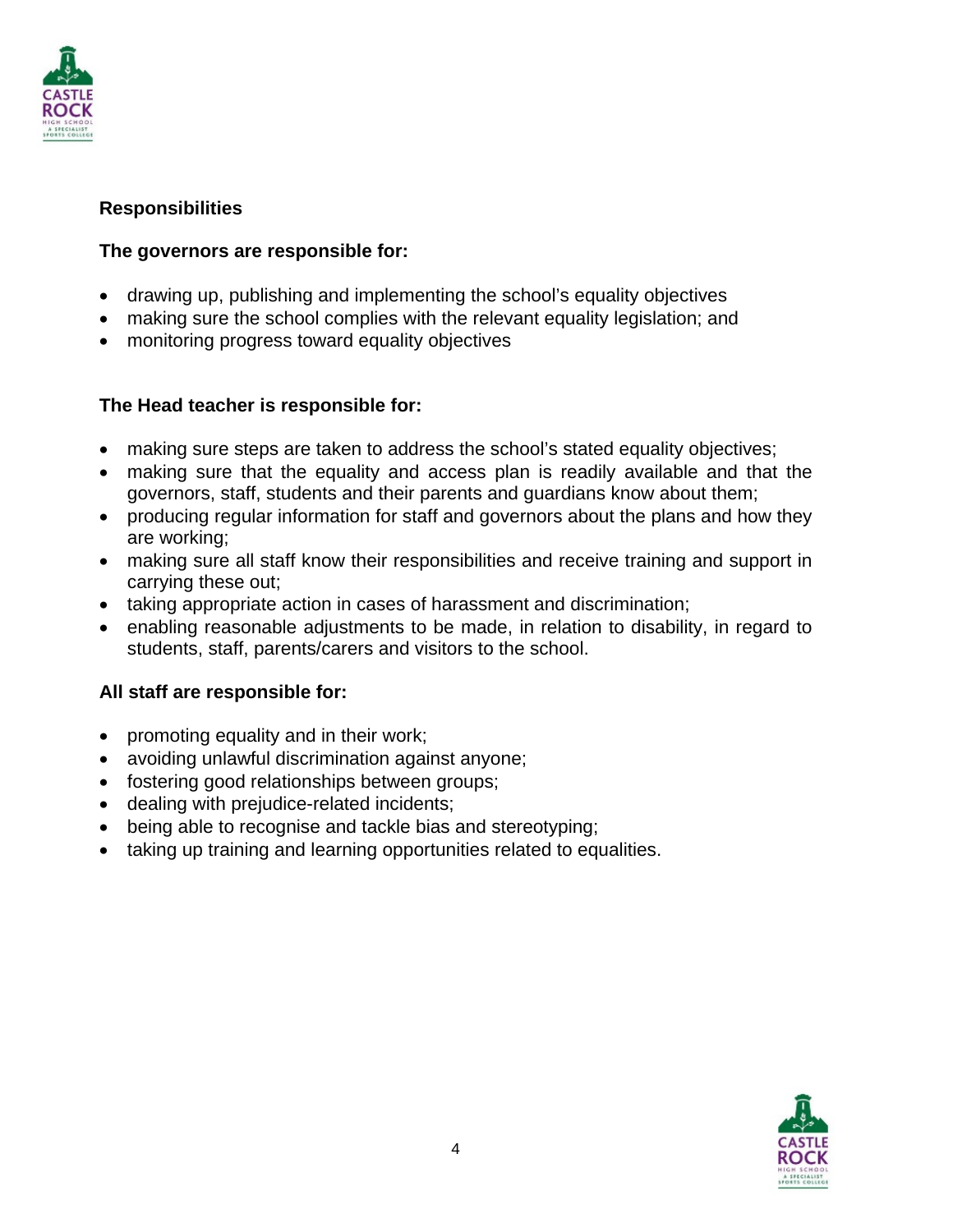

| Whole School Population: 573 |                  |                          |                   |  |
|------------------------------|------------------|--------------------------|-------------------|--|
| Total Boys: 299              | Total Girls: 274 |                          |                   |  |
| Total SEND: 123              |                  | Total non SEND: 450      |                   |  |
| Total SEND Support: 90       |                  | Total EHCP/statement: 13 |                   |  |
| <b>White British</b>         | <b>Boys: 271</b> | Girls: 255               | <b>Total: 526</b> |  |
| Mixed Race                   | Boys: 4          | Girls: 2                 | Total: 6          |  |
| Any other White              | Boys: 8          | Girls: 9                 | Total: 17         |  |
| Asian                        | Boys: 0          | Girls: 0                 | Total: 0          |  |
| White and Black              | Boys: 4          | Girls: 2                 | Total: 6          |  |
| Caribbean                    |                  |                          |                   |  |
| White and Black              | Boys: 2          | Girls: 0                 | Total: 2          |  |
| African                      |                  |                          |                   |  |
| <b>Pupil Premium</b>         | <b>Boys: 88</b>  | Girls: 89                | <b>Total: 177</b> |  |
| Traveller (Irish             | Boys: 1          | Girls: 0                 | Total: 1          |  |
| Heritage)                    |                  |                          |                   |  |
| Indian                       | Boys: 1          | Girls: 0                 | Total: 1          |  |
| Chinese                      | Boys: 0          | Girls: 0                 | Total: 0          |  |
| Refused                      | Boys: 2          | Girls: 1                 | Total: 3          |  |

#### **Information about the student population (as of 29th August 2017)**

There are zero pregnancies amongst the student body.

#### **Please note:**

We do not collect data on the sexual orientation of our students, but as a school we are aware that there may be a number of equality issues for those persons who share this protected characteristic.

We do not collect data on students with regard to gender reassignment but recognise that those persons who share this protected characteristic may experience discrimination and harassment.

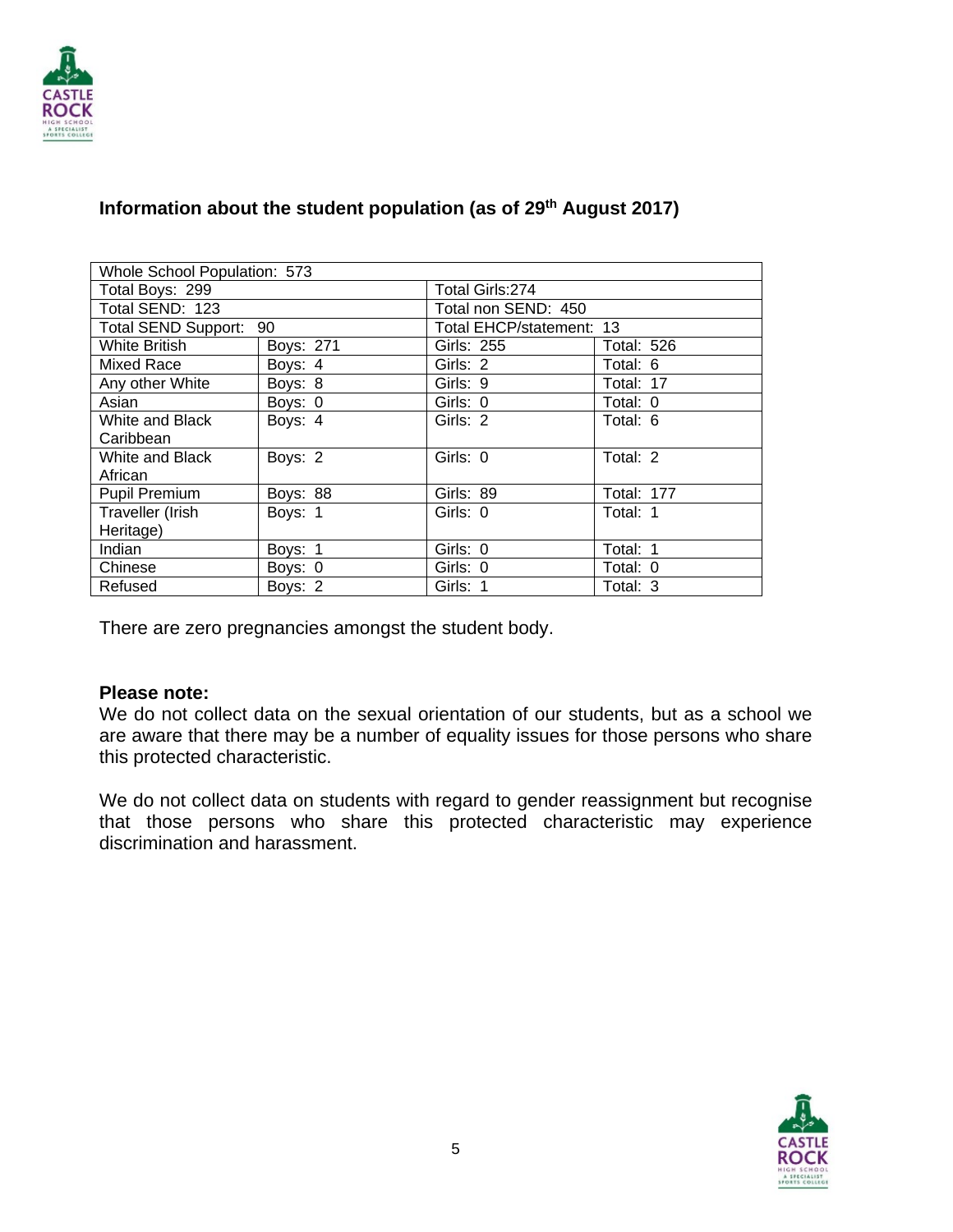

#### **ACCESSIBILITY PLAN**

#### **Introduction**

Castle Rock High School is a state of the art  $21<sup>st</sup>$  century building, built to the requirements of the DDA. Specifically it has easy access disabled parking spaces close to the main entrance. Entrance to both floors of the building for the wheelchair bound is at ground floor level. Corridors and doors have been constructed to allow easy movement and egress. There is a lift to allow access to both floors of the building. Social and sanitary requirements have been catered for in terms of a special changing, shower and toileting area on the lower ground floor. The employment of specialist auditory amplification systems in a number of classroom areas also overcomes any issues for auditory impaired. "Rise and Fall" desks are available in every subject area for the wheelchair bound. Further specific details are outlined below:

#### **Vision and values**

- The Staff and Governors of Castle Rock High School are committed to providing an education of the highest quality for all Students and to create a school which is viewed as a centre of excellence in the local community.
- The school is inclusive and is committed to equality of opportunity for all pupils.
- The school addresses and strives to remove potential barriers to learning.
- It is the responsibility of each member of staff to support the school in identifying and removing such barriers to learning

The main beneficiaries of the Accessibility Plan are disabled students (as defined in the Disability Discrimination Act 2005) and disabled prospective pupils and parents/carers.

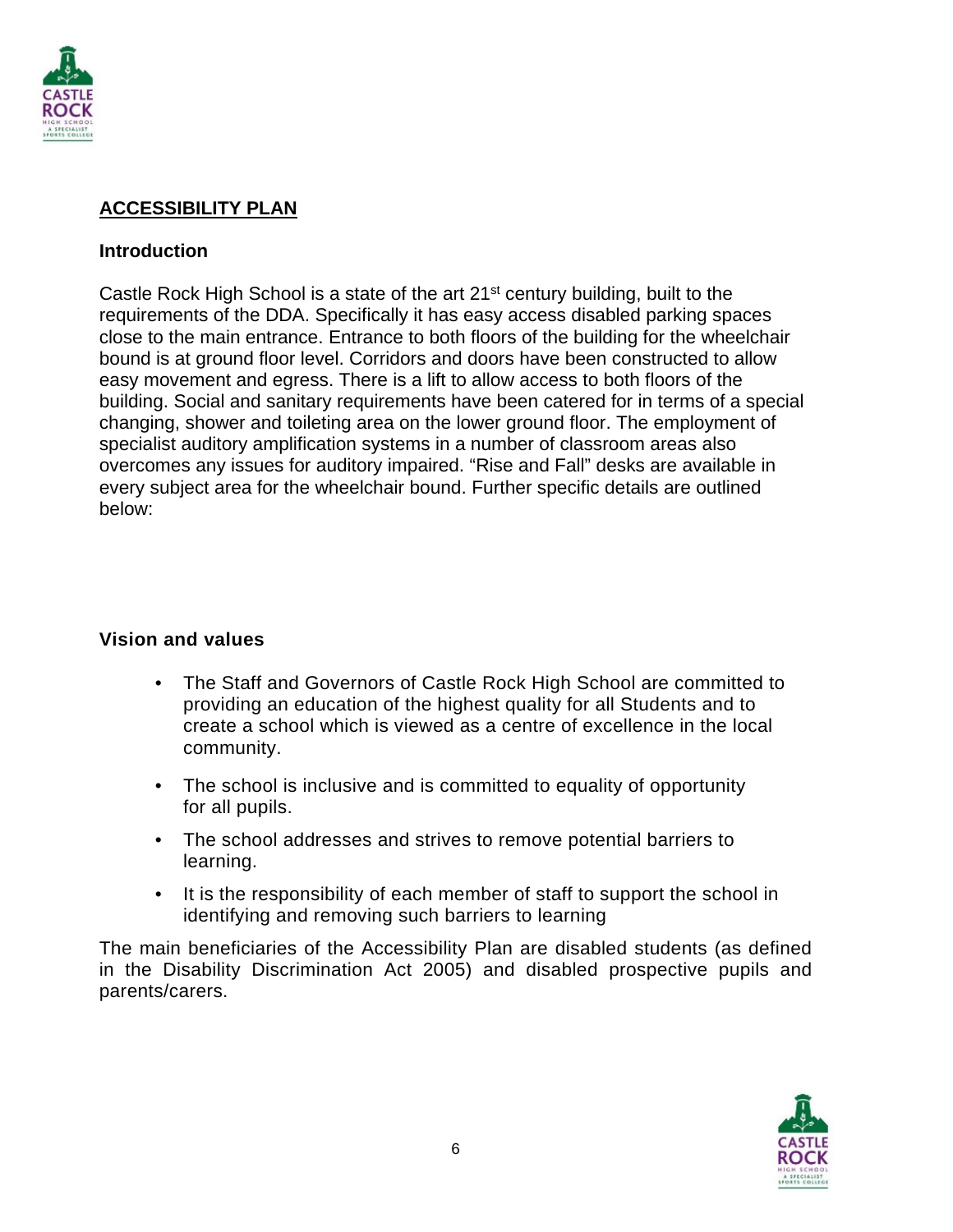

#### **Priorities**

The plan has three interlinked elements:

- 1. Increasing the extent to which disabled students can participate in the school curriculum by:
	- $\cdot \cdot$  Providing for all students a curriculum which is appropriate to their needs.
	- $\cdot$  Ensuring that the curriculum is taught in such a way that all students, regardless of any disability may benefit fully from it.

2. Improving the environment of the school to increase the extent to which disabled students

can take advantage of education and associated services by:

- Ensuring that all the school buildings and grounds are fully accessible to students with mobility, sensory and other disabilities (impairments).
- Providing appropriate educational equipment and physical aids to ensure that the curriculum can be accessed fully by all students.

3. Improving the provision of information in a range of formats for disabled students by:

\* Providing for students and their parents/carers information about the school and its curriculum in a format that takes account of any disabilities.

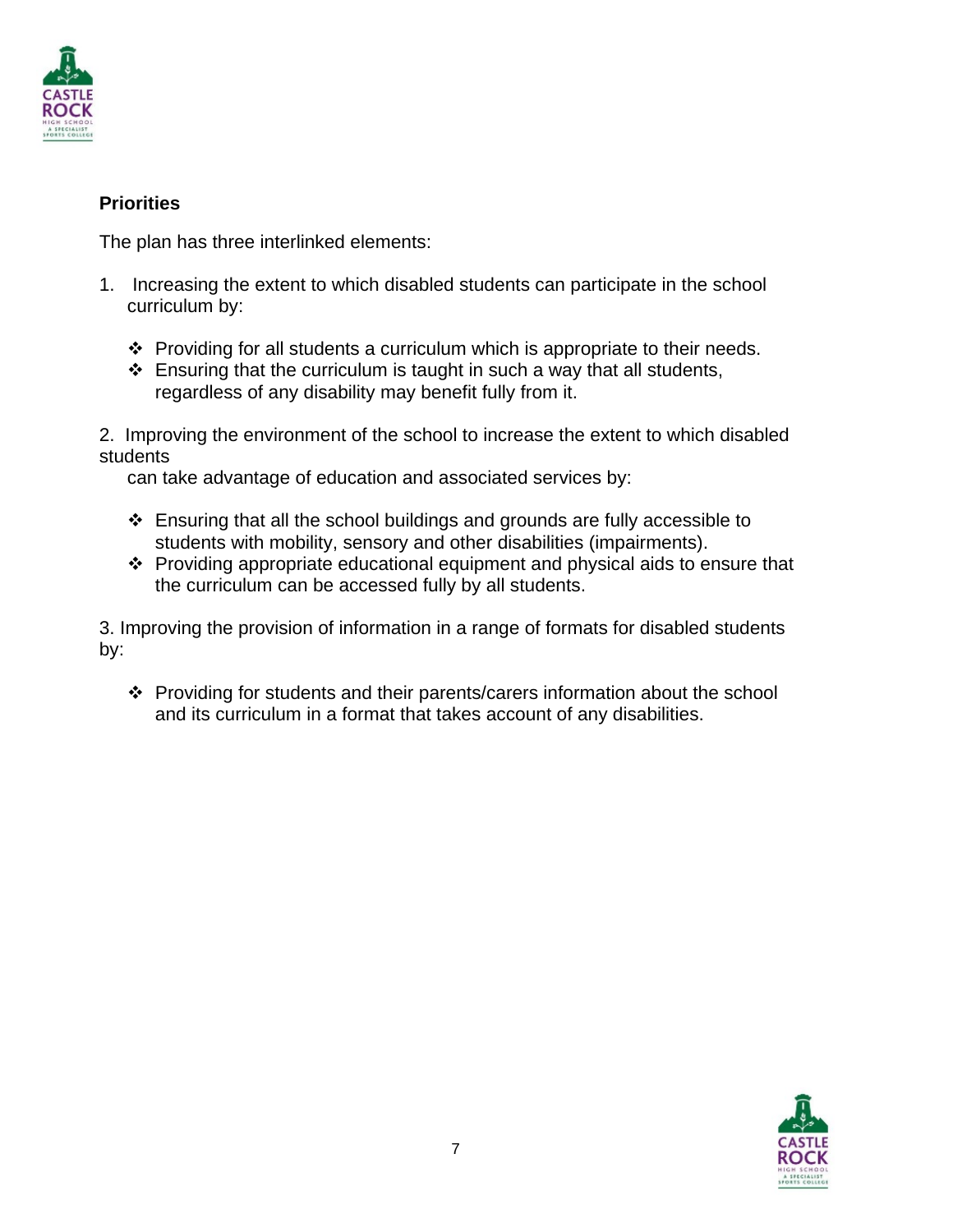

#### **Improving Access to the Environment**

| <b>Statement</b>                   | <b>Evidence</b>                                           | <b>Action Required</b> |
|------------------------------------|-----------------------------------------------------------|------------------------|
| The layout of areas allows         |                                                           |                        |
| access for all pupils, such as     |                                                           |                        |
| Academic areas: eg,                | <b>Ground Floor access</b>                                |                        |
| classrooms, hall, library          | Lift                                                      |                        |
|                                    | Rise & Fall desks                                         |                        |
|                                    | Audible amplification system                              |                        |
| Sporting Areas: eg, gym,           | <b>Ground Floor access</b>                                |                        |
| outdoor sporting facilities        | Lift                                                      |                        |
|                                    | Rise & Fall desks                                         |                        |
| Social areas: eg, dining hall,     | Ground Floor access                                       |                        |
| reception, common room             | Lift                                                      |                        |
|                                    | Hearing Loop connected to                                 |                        |
|                                    | audio system in Main Hall for                             |                        |
|                                    | productions etc. Hearing loop                             |                        |
|                                    | with microphone fitted to SLT<br>office – can be used for |                        |
|                                    | meetings with parents and                                 |                        |
|                                    | students.                                                 |                        |
| Play areas: eg, playground,        | <b>Ground Floor access</b>                                |                        |
| wet play area                      | Lift                                                      |                        |
| Pupils who use wheelchairs         | <b>Ground Floor access</b>                                |                        |
| can move freely around school.     | Lift                                                      |                        |
| There are no barriers to access    | Wide corridors                                            |                        |
| caused by doorways, stairs         | Lower lockers                                             |                        |
| and steps.                         | Wide doors                                                |                        |
|                                    |                                                           |                        |
|                                    | This arrangement was                                      |                        |
| When the lift is out of action $-$ | successfully used from 2008 in                            |                        |
| member of staff to take student    | consultation with parents of                              |                        |
| between floors using outside       | disabled and injured students.                            |                        |
| access. This will require          |                                                           |                        |
| student to leave lessons           |                                                           |                        |
| approx. 10 mins early and to       |                                                           |                        |
| be accompanied as outside          |                                                           |                        |
| locks will need to be opened       |                                                           |                        |
| and relocked. When weather is      |                                                           |                        |
| too inclement student may          |                                                           |                        |
| need to complete their work on     |                                                           |                        |
| the floor they are presently on.   |                                                           |                        |
| Toilet facilities have sufficient  | Special toileting area                                    |                        |
| room to accommodate a hoist        |                                                           |                        |
| and changing bed if needed.        |                                                           |                        |
| Showers are available and          |                                                           |                        |
| accessible.                        |                                                           |                        |

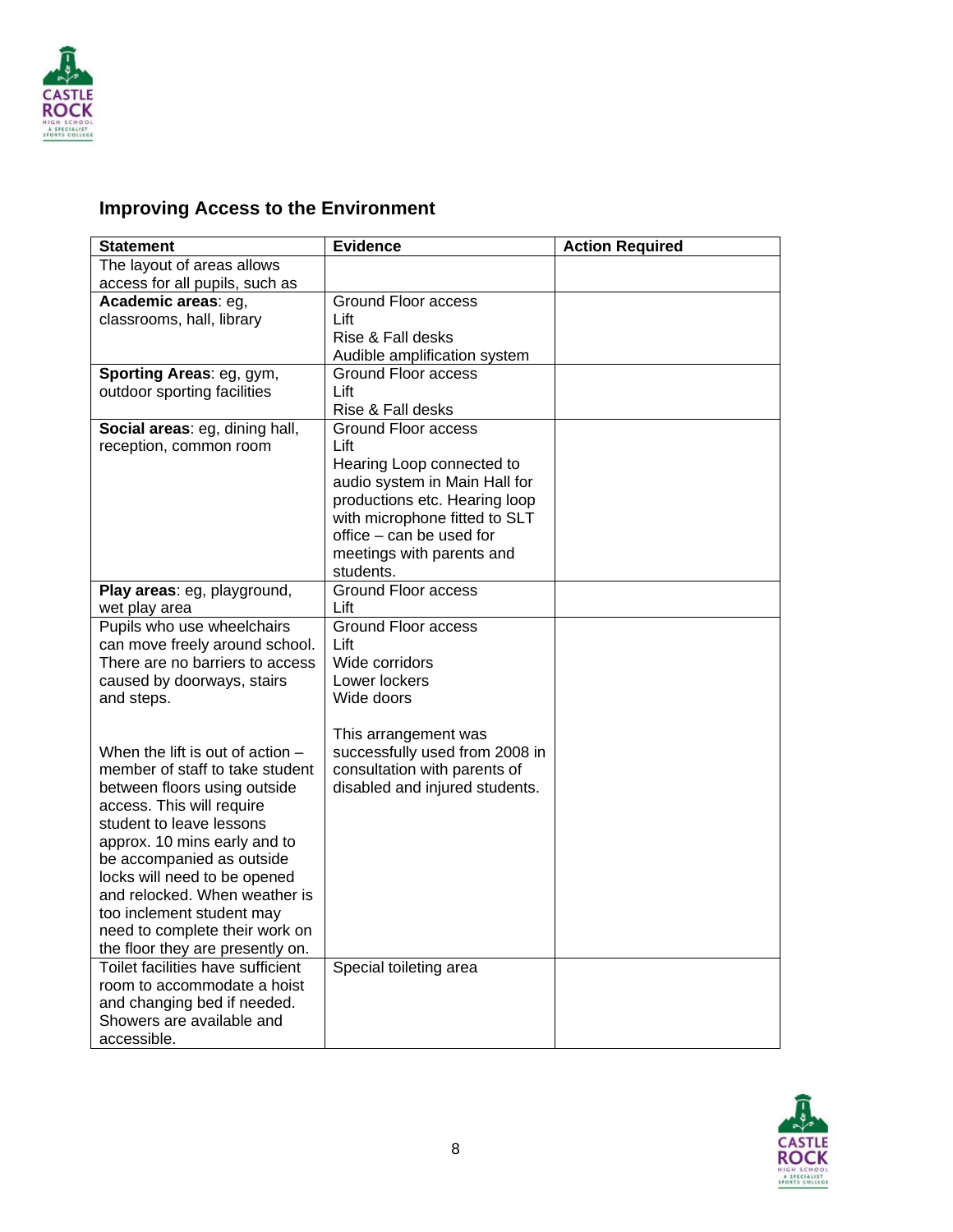

| Pathways around school are safe<br>and well signed.<br>Parking arrangements are logical<br>and safe                                                                | Wide play areas and paths<br>Disabled parking at front of<br>school<br>Fencing and signage<br>completed 2013                                                                                                       |                                                  |
|--------------------------------------------------------------------------------------------------------------------------------------------------------------------|--------------------------------------------------------------------------------------------------------------------------------------------------------------------------------------------------------------------|--------------------------------------------------|
| Emergency and evacuation systems<br>INFORM ALL pupils. Alarms are<br>visual (flashing) as well as auditory                                                         | See Emergency Evacuation<br>Plan                                                                                                                                                                                   |                                                  |
| Tactile signs, including lifts with<br>tactile buttons help disabled learners<br>to use the building.                                                              |                                                                                                                                                                                                                    | Signs still to come                              |
| Signs are uncomplicated, and<br>unambiguous. School décor<br>provides appropriate contrast and<br>harmony for pupils with visual<br>impairment, autism or epilepsy |                                                                                                                                                                                                                    |                                                  |
| All areas are well lit                                                                                                                                             | Lighting in toilets needs to be<br>constantly on when someone<br>is in $-$ completed 2013                                                                                                                          | Lighting on lower floor<br>needs to be improved. |
| Steps are taken to reduce<br>background noise for hearing<br>impaired pupils by considering a<br>room's acoustics, noisy equipment<br>etc.                         | Rooms designed acoustically<br>for pupils with impaired<br>hearing.<br>Audible amplification systems<br>in some rooms<br>Further training and trials to be<br>undertaken with Hearing<br>Impaired service.         |                                                  |
|                                                                                                                                                                    | May need to install systems in<br>Science and PE.<br>May need more keys to enable<br>easier access to system.<br>Tests proved not necessary -<br>soundboards installed in<br>science to reduce echo effect<br>2012 |                                                  |
| Furniture and equipment selected,<br>adjusted and located appropriately,<br>eg, height adjustable tables are<br>available, low level sinks etc                     | Available in all classrooms                                                                                                                                                                                        |                                                  |

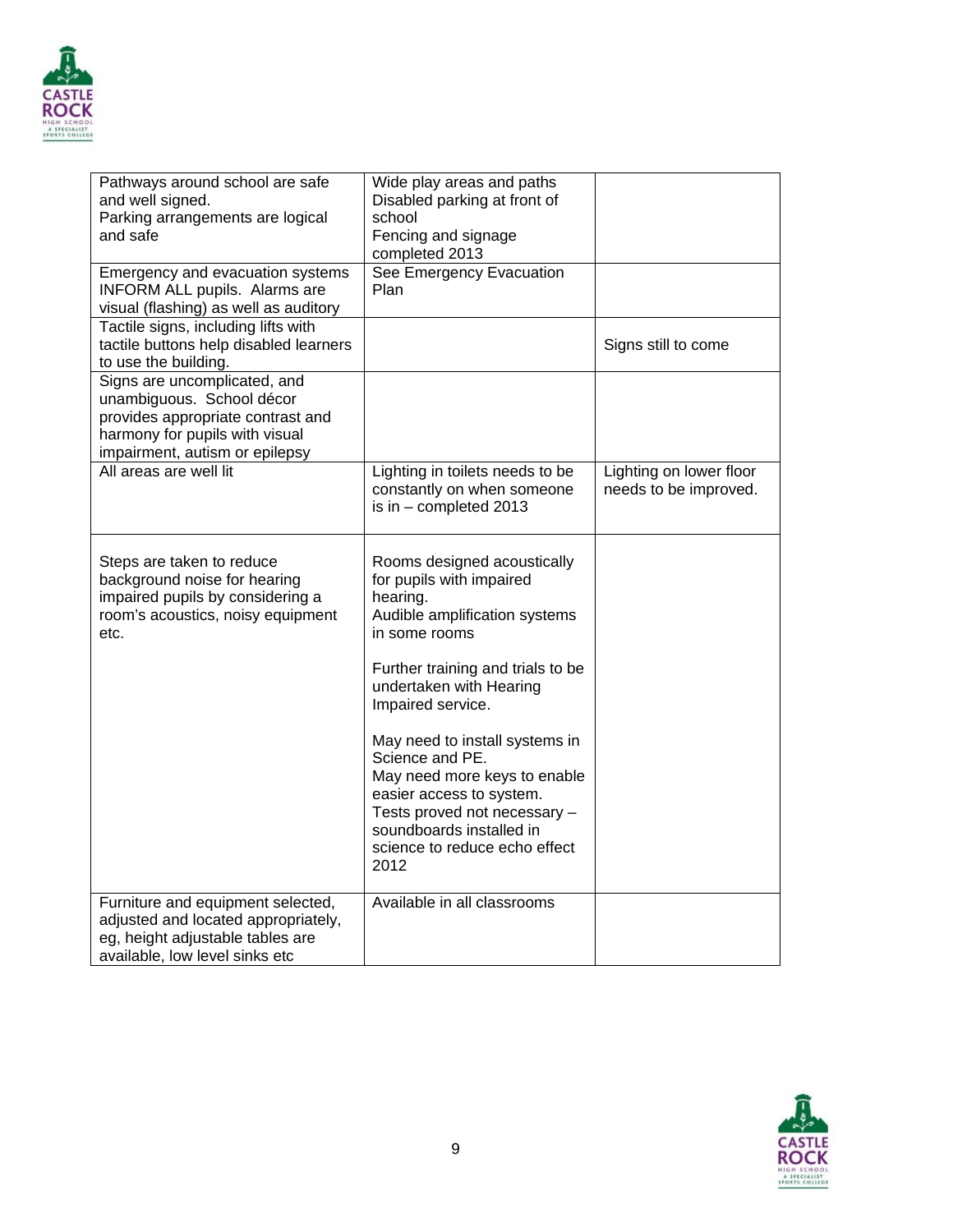

## **Improving access to the Curriculum**

| <b>Statement</b>                                                                                                                                                                                                                                                                                                                                                                                                                                                                                                                                                                                                                                                                                                                                                                                                                                                                                           | <b>Evidence</b>                                                                                                                                                                                                                                                                        | <b>Action Required</b>                                                                                                                                                                                                                                                                                                                                                                                         |
|------------------------------------------------------------------------------------------------------------------------------------------------------------------------------------------------------------------------------------------------------------------------------------------------------------------------------------------------------------------------------------------------------------------------------------------------------------------------------------------------------------------------------------------------------------------------------------------------------------------------------------------------------------------------------------------------------------------------------------------------------------------------------------------------------------------------------------------------------------------------------------------------------------|----------------------------------------------------------------------------------------------------------------------------------------------------------------------------------------------------------------------------------------------------------------------------------------|----------------------------------------------------------------------------------------------------------------------------------------------------------------------------------------------------------------------------------------------------------------------------------------------------------------------------------------------------------------------------------------------------------------|
| Teachers and TAs have the                                                                                                                                                                                                                                                                                                                                                                                                                                                                                                                                                                                                                                                                                                                                                                                                                                                                                  | Training has been provided for                                                                                                                                                                                                                                                         | Further appropriate training                                                                                                                                                                                                                                                                                                                                                                                   |
| necessary training to teach and                                                                                                                                                                                                                                                                                                                                                                                                                                                                                                                                                                                                                                                                                                                                                                                                                                                                            | hearing impaired students.                                                                                                                                                                                                                                                             | for relevant staff as and when                                                                                                                                                                                                                                                                                                                                                                                 |
| support pupils with a range of                                                                                                                                                                                                                                                                                                                                                                                                                                                                                                                                                                                                                                                                                                                                                                                                                                                                             | Training has been provided for                                                                                                                                                                                                                                                         | required.                                                                                                                                                                                                                                                                                                                                                                                                      |
| disabilities.                                                                                                                                                                                                                                                                                                                                                                                                                                                                                                                                                                                                                                                                                                                                                                                                                                                                                              | autistic students.                                                                                                                                                                                                                                                                     |                                                                                                                                                                                                                                                                                                                                                                                                                |
|                                                                                                                                                                                                                                                                                                                                                                                                                                                                                                                                                                                                                                                                                                                                                                                                                                                                                                            | Training has been provided for                                                                                                                                                                                                                                                         |                                                                                                                                                                                                                                                                                                                                                                                                                |
|                                                                                                                                                                                                                                                                                                                                                                                                                                                                                                                                                                                                                                                                                                                                                                                                                                                                                                            | <b>EBD</b> students                                                                                                                                                                                                                                                                    |                                                                                                                                                                                                                                                                                                                                                                                                                |
|                                                                                                                                                                                                                                                                                                                                                                                                                                                                                                                                                                                                                                                                                                                                                                                                                                                                                                            | Use of PIVATs throughout the                                                                                                                                                                                                                                                           |                                                                                                                                                                                                                                                                                                                                                                                                                |
|                                                                                                                                                                                                                                                                                                                                                                                                                                                                                                                                                                                                                                                                                                                                                                                                                                                                                                            | school for pupils working                                                                                                                                                                                                                                                              |                                                                                                                                                                                                                                                                                                                                                                                                                |
|                                                                                                                                                                                                                                                                                                                                                                                                                                                                                                                                                                                                                                                                                                                                                                                                                                                                                                            | towards AT level 1 of National                                                                                                                                                                                                                                                         |                                                                                                                                                                                                                                                                                                                                                                                                                |
|                                                                                                                                                                                                                                                                                                                                                                                                                                                                                                                                                                                                                                                                                                                                                                                                                                                                                                            | Curriculum as required                                                                                                                                                                                                                                                                 |                                                                                                                                                                                                                                                                                                                                                                                                                |
|                                                                                                                                                                                                                                                                                                                                                                                                                                                                                                                                                                                                                                                                                                                                                                                                                                                                                                            | Physiotherapy training as                                                                                                                                                                                                                                                              |                                                                                                                                                                                                                                                                                                                                                                                                                |
|                                                                                                                                                                                                                                                                                                                                                                                                                                                                                                                                                                                                                                                                                                                                                                                                                                                                                                            | required - also specialist                                                                                                                                                                                                                                                             |                                                                                                                                                                                                                                                                                                                                                                                                                |
|                                                                                                                                                                                                                                                                                                                                                                                                                                                                                                                                                                                                                                                                                                                                                                                                                                                                                                            | sports training                                                                                                                                                                                                                                                                        |                                                                                                                                                                                                                                                                                                                                                                                                                |
| Classrooms are optimally                                                                                                                                                                                                                                                                                                                                                                                                                                                                                                                                                                                                                                                                                                                                                                                                                                                                                   | Blinds to aid vision                                                                                                                                                                                                                                                                   | Layout will need adjusting                                                                                                                                                                                                                                                                                                                                                                                     |
|                                                                                                                                                                                                                                                                                                                                                                                                                                                                                                                                                                                                                                                                                                                                                                                                                                                                                                            |                                                                                                                                                                                                                                                                                        |                                                                                                                                                                                                                                                                                                                                                                                                                |
|                                                                                                                                                                                                                                                                                                                                                                                                                                                                                                                                                                                                                                                                                                                                                                                                                                                                                                            |                                                                                                                                                                                                                                                                                        |                                                                                                                                                                                                                                                                                                                                                                                                                |
|                                                                                                                                                                                                                                                                                                                                                                                                                                                                                                                                                                                                                                                                                                                                                                                                                                                                                                            |                                                                                                                                                                                                                                                                                        |                                                                                                                                                                                                                                                                                                                                                                                                                |
|                                                                                                                                                                                                                                                                                                                                                                                                                                                                                                                                                                                                                                                                                                                                                                                                                                                                                                            |                                                                                                                                                                                                                                                                                        |                                                                                                                                                                                                                                                                                                                                                                                                                |
|                                                                                                                                                                                                                                                                                                                                                                                                                                                                                                                                                                                                                                                                                                                                                                                                                                                                                                            |                                                                                                                                                                                                                                                                                        |                                                                                                                                                                                                                                                                                                                                                                                                                |
|                                                                                                                                                                                                                                                                                                                                                                                                                                                                                                                                                                                                                                                                                                                                                                                                                                                                                                            |                                                                                                                                                                                                                                                                                        |                                                                                                                                                                                                                                                                                                                                                                                                                |
|                                                                                                                                                                                                                                                                                                                                                                                                                                                                                                                                                                                                                                                                                                                                                                                                                                                                                                            |                                                                                                                                                                                                                                                                                        |                                                                                                                                                                                                                                                                                                                                                                                                                |
|                                                                                                                                                                                                                                                                                                                                                                                                                                                                                                                                                                                                                                                                                                                                                                                                                                                                                                            |                                                                                                                                                                                                                                                                                        |                                                                                                                                                                                                                                                                                                                                                                                                                |
|                                                                                                                                                                                                                                                                                                                                                                                                                                                                                                                                                                                                                                                                                                                                                                                                                                                                                                            |                                                                                                                                                                                                                                                                                        |                                                                                                                                                                                                                                                                                                                                                                                                                |
|                                                                                                                                                                                                                                                                                                                                                                                                                                                                                                                                                                                                                                                                                                                                                                                                                                                                                                            |                                                                                                                                                                                                                                                                                        |                                                                                                                                                                                                                                                                                                                                                                                                                |
|                                                                                                                                                                                                                                                                                                                                                                                                                                                                                                                                                                                                                                                                                                                                                                                                                                                                                                            |                                                                                                                                                                                                                                                                                        |                                                                                                                                                                                                                                                                                                                                                                                                                |
|                                                                                                                                                                                                                                                                                                                                                                                                                                                                                                                                                                                                                                                                                                                                                                                                                                                                                                            |                                                                                                                                                                                                                                                                                        |                                                                                                                                                                                                                                                                                                                                                                                                                |
|                                                                                                                                                                                                                                                                                                                                                                                                                                                                                                                                                                                                                                                                                                                                                                                                                                                                                                            |                                                                                                                                                                                                                                                                                        |                                                                                                                                                                                                                                                                                                                                                                                                                |
|                                                                                                                                                                                                                                                                                                                                                                                                                                                                                                                                                                                                                                                                                                                                                                                                                                                                                                            |                                                                                                                                                                                                                                                                                        |                                                                                                                                                                                                                                                                                                                                                                                                                |
|                                                                                                                                                                                                                                                                                                                                                                                                                                                                                                                                                                                                                                                                                                                                                                                                                                                                                                            |                                                                                                                                                                                                                                                                                        |                                                                                                                                                                                                                                                                                                                                                                                                                |
|                                                                                                                                                                                                                                                                                                                                                                                                                                                                                                                                                                                                                                                                                                                                                                                                                                                                                                            |                                                                                                                                                                                                                                                                                        |                                                                                                                                                                                                                                                                                                                                                                                                                |
|                                                                                                                                                                                                                                                                                                                                                                                                                                                                                                                                                                                                                                                                                                                                                                                                                                                                                                            |                                                                                                                                                                                                                                                                                        |                                                                                                                                                                                                                                                                                                                                                                                                                |
|                                                                                                                                                                                                                                                                                                                                                                                                                                                                                                                                                                                                                                                                                                                                                                                                                                                                                                            |                                                                                                                                                                                                                                                                                        |                                                                                                                                                                                                                                                                                                                                                                                                                |
|                                                                                                                                                                                                                                                                                                                                                                                                                                                                                                                                                                                                                                                                                                                                                                                                                                                                                                            |                                                                                                                                                                                                                                                                                        |                                                                                                                                                                                                                                                                                                                                                                                                                |
|                                                                                                                                                                                                                                                                                                                                                                                                                                                                                                                                                                                                                                                                                                                                                                                                                                                                                                            |                                                                                                                                                                                                                                                                                        |                                                                                                                                                                                                                                                                                                                                                                                                                |
|                                                                                                                                                                                                                                                                                                                                                                                                                                                                                                                                                                                                                                                                                                                                                                                                                                                                                                            |                                                                                                                                                                                                                                                                                        |                                                                                                                                                                                                                                                                                                                                                                                                                |
|                                                                                                                                                                                                                                                                                                                                                                                                                                                                                                                                                                                                                                                                                                                                                                                                                                                                                                            |                                                                                                                                                                                                                                                                                        |                                                                                                                                                                                                                                                                                                                                                                                                                |
|                                                                                                                                                                                                                                                                                                                                                                                                                                                                                                                                                                                                                                                                                                                                                                                                                                                                                                            |                                                                                                                                                                                                                                                                                        |                                                                                                                                                                                                                                                                                                                                                                                                                |
|                                                                                                                                                                                                                                                                                                                                                                                                                                                                                                                                                                                                                                                                                                                                                                                                                                                                                                            |                                                                                                                                                                                                                                                                                        |                                                                                                                                                                                                                                                                                                                                                                                                                |
|                                                                                                                                                                                                                                                                                                                                                                                                                                                                                                                                                                                                                                                                                                                                                                                                                                                                                                            |                                                                                                                                                                                                                                                                                        |                                                                                                                                                                                                                                                                                                                                                                                                                |
|                                                                                                                                                                                                                                                                                                                                                                                                                                                                                                                                                                                                                                                                                                                                                                                                                                                                                                            |                                                                                                                                                                                                                                                                                        |                                                                                                                                                                                                                                                                                                                                                                                                                |
|                                                                                                                                                                                                                                                                                                                                                                                                                                                                                                                                                                                                                                                                                                                                                                                                                                                                                                            |                                                                                                                                                                                                                                                                                        |                                                                                                                                                                                                                                                                                                                                                                                                                |
|                                                                                                                                                                                                                                                                                                                                                                                                                                                                                                                                                                                                                                                                                                                                                                                                                                                                                                            |                                                                                                                                                                                                                                                                                        |                                                                                                                                                                                                                                                                                                                                                                                                                |
|                                                                                                                                                                                                                                                                                                                                                                                                                                                                                                                                                                                                                                                                                                                                                                                                                                                                                                            |                                                                                                                                                                                                                                                                                        |                                                                                                                                                                                                                                                                                                                                                                                                                |
| organised for disabled pupils<br>Lessons provide opportunities<br>for all pupils to achieve, ie are<br>differentiated and include work<br>to be done by individuals, pairs,<br>small groups and the whole<br>class as appropriate<br>All pupils are encouraged to<br>take part in music, drama, and<br>physical activities<br>Staff recognise and plan for the<br>additional time and effort<br>needed by some disabled<br>pupils, eg, lip reading by<br>hearing impaired pupils, slow<br>writing speed for pupils with<br>dyslexia<br>All staff plan for additional time<br>required by some disabled<br>pupils to use equipment<br>Disabled pupils who cannot<br>participate in particular<br>activities are given alternative<br>experiences, eg some forms of<br>exercises in PE/sport<br>ICT equipment has been fitted<br>with additional<br>software/hardware to allow<br>access for disabled pupils | Carpets to aid acoustics<br>Refer to subject schemes of<br>work.<br>Ofsted feedback.<br>All lessons are inclusive.<br>Ofsted report.<br>There is a yearly training<br>programme established for<br>this.<br>Additional targeted help during<br>examinations are organised<br>by SENCO. | when we have students in<br>wheelchairs<br>Further training will be<br>needed to cope with the<br>needs of specific pupils.<br>Further training will be<br>needed to cope with the<br>needs of specific pupils.<br>Further training will be<br>needed to cope with the<br>needs of specific pupils.<br>Specific hardware and<br>software will need to be<br>purchased for pupils specific<br>needs as required |

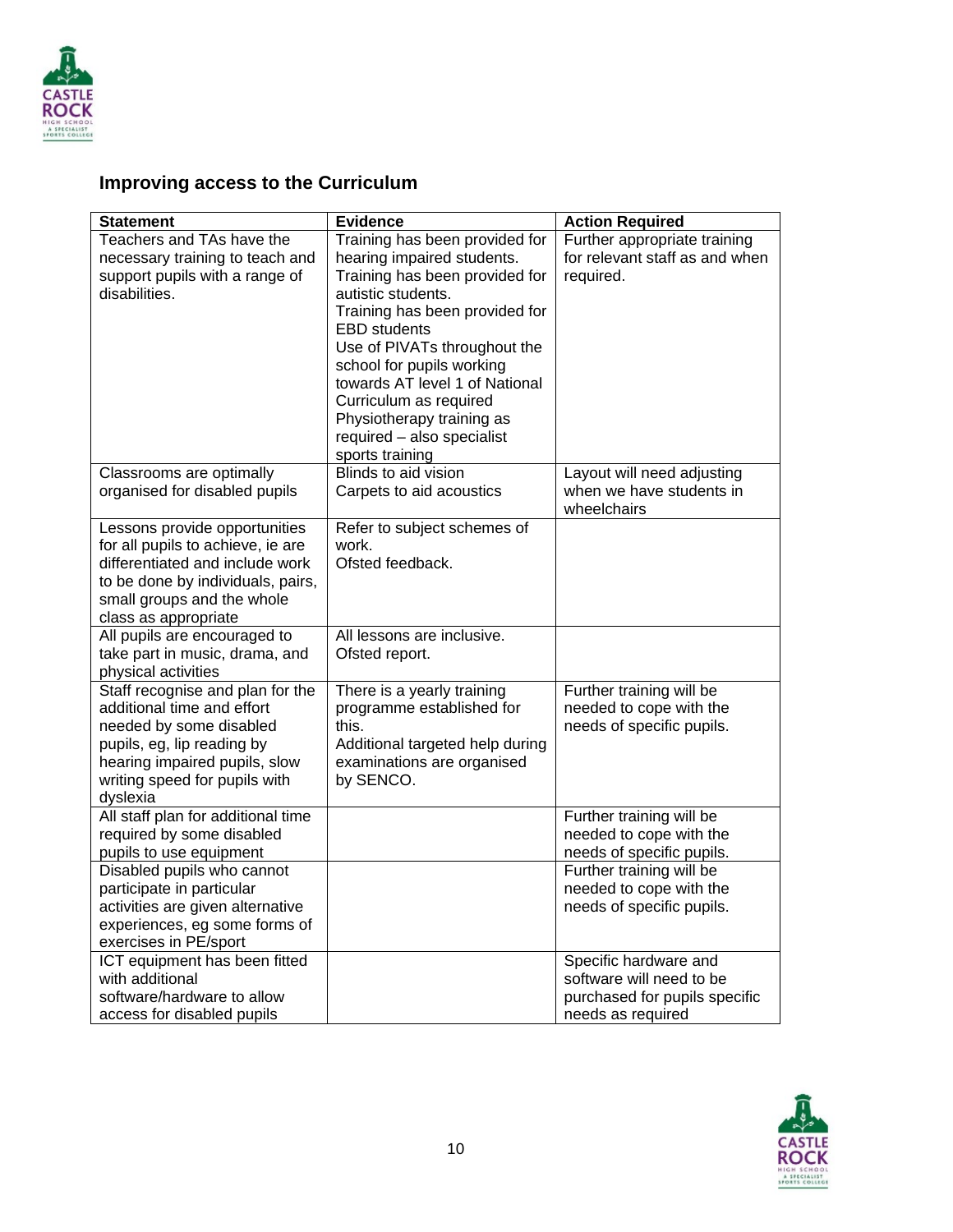

| School visits, including foreign<br>visits, are accessible to all<br>pupils, regardless of attainment<br>or impairment | This has been school practice,<br>though after consultation with<br>parents, some activities have<br>been adapted to suit the<br>needs of pupil's impairments.                                                   |                                                   |
|------------------------------------------------------------------------------------------------------------------------|------------------------------------------------------------------------------------------------------------------------------------------------------------------------------------------------------------------|---------------------------------------------------|
| All staff have high expectations<br>for all pupils                                                                     | School has a range of quality<br>marks.                                                                                                                                                                          |                                                   |
| All staff strive to remove<br>barriers to learning and<br>participation                                                | School has an intervention<br>plan and Basic Skill mark.<br>Extra support for pupils with<br>speech and language<br>difficulties.<br>Staff trained to administer<br>medication and help with<br>toileting needs. | Train staff in moving and<br>handling techniques. |

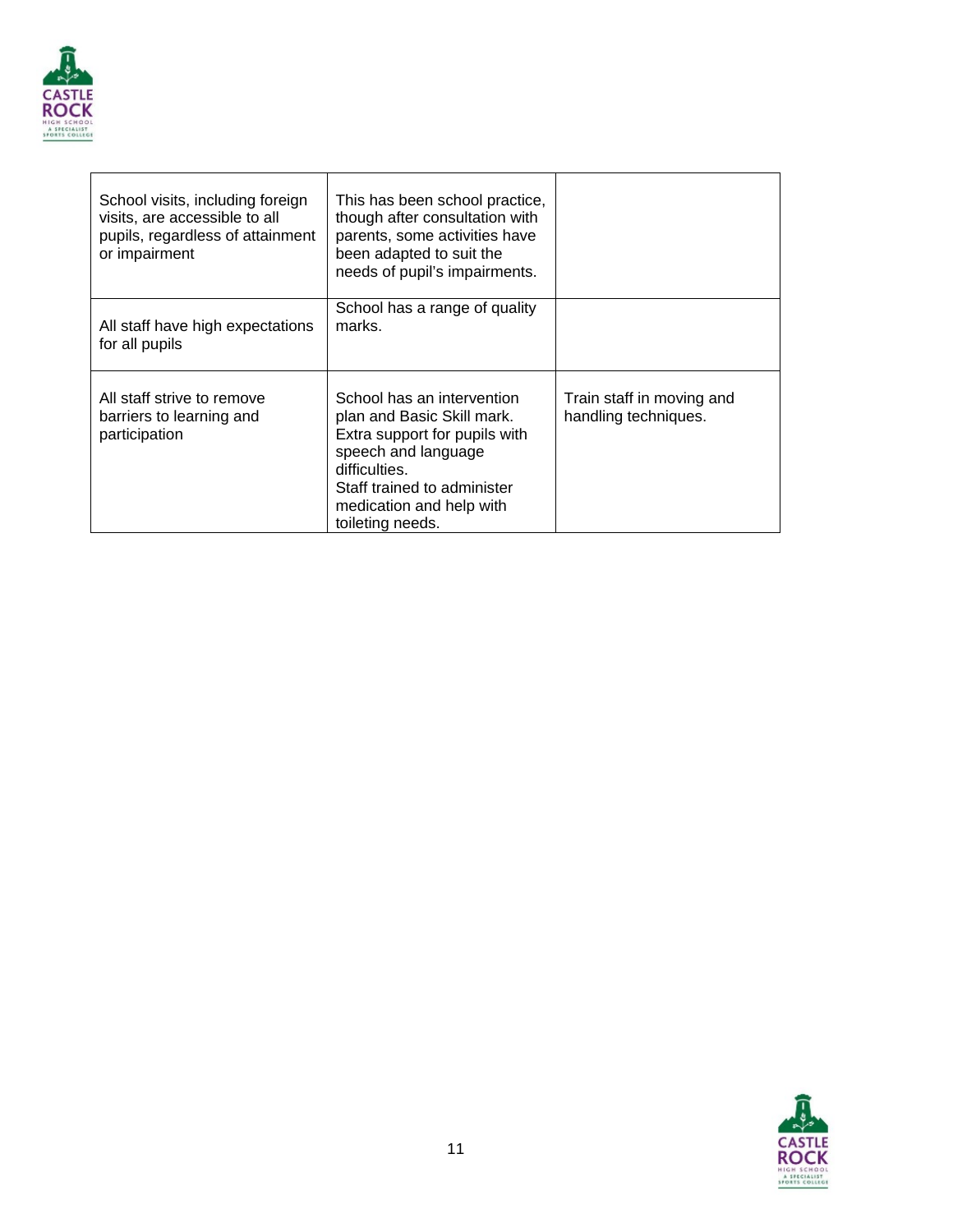

## **Improving access to information**

| <b>Statement</b>                                                                                                                                                                                                                                                                | <b>Evidence</b>                                                                                                             | <b>Action</b> |
|---------------------------------------------------------------------------------------------------------------------------------------------------------------------------------------------------------------------------------------------------------------------------------|-----------------------------------------------------------------------------------------------------------------------------|---------------|
| Staff are familiar with technology<br>and practices to assist pupils,<br>parents and carers with<br>disabilities, eg, positioning when<br>talking to a hearing impaired<br>learner.                                                                                             | Yearly training programme for all<br>staff - hearing impaired.<br>Training for TAs, teachers in Sign<br>a long/Makaton      |               |
| All written communication follows<br>an agreed house style using an<br>appropriate font and size, eg,<br>Arial/Comic Sans Serif size 12 or<br>larger on buff paper                                                                                                              | Standard sentence that allows<br>audience to request information<br>in other formats added in 2011                          |               |
| The school liaises with LEA<br>support services and other<br>agencies to provide information in<br>simple, clear language, symbols,<br>large print, on audiotape or in<br>Braille for pupils/parents and<br>carers who may have difficulty<br>with the standard printed format. | Leaflets available from the school<br>or County Hall.                                                                       |               |
| The school ensures that both in<br>lessons and parents meetings,<br>information is presented in a<br>user-friendly way, eg, by reading<br>aloud, using data<br>projectors/Powerpoint<br>presentations etc                                                                       | Open Evening<br>Induction Evening<br><b>Student Guides</b><br>Staff on hand to provide<br>$\bullet$<br>information in foyer |               |

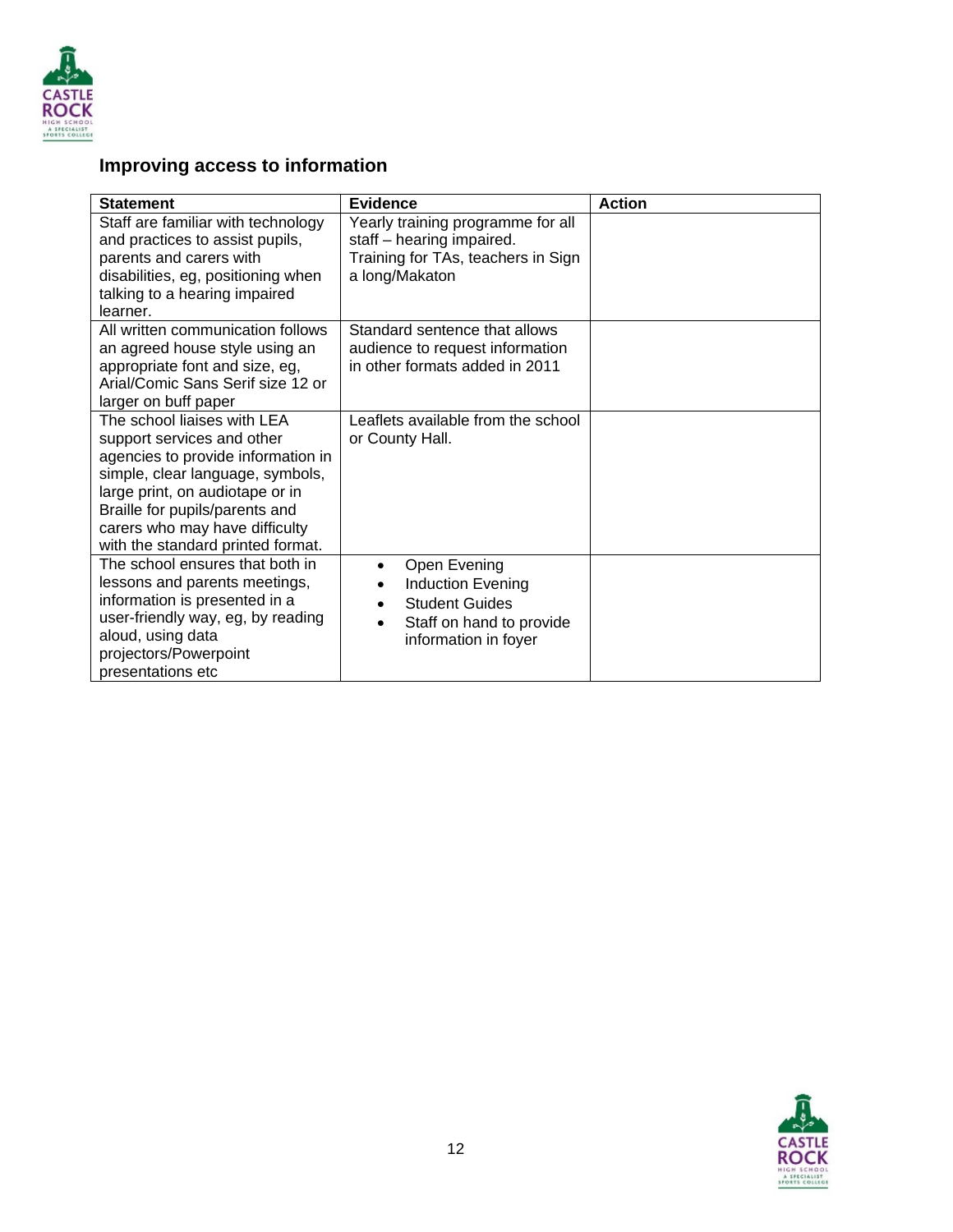

#### **Increase the extent to which disabled pupils can participate in the school curriculum**

|           | <b>Targets</b>                                                                                                                          | <b>Strategies</b>                                                                                         | <b>Outcome</b>                                                                                             | <b>Time frame</b>    | <b>Goal Achieved</b>                                                                                                           |
|-----------|-----------------------------------------------------------------------------------------------------------------------------------------|-----------------------------------------------------------------------------------------------------------|------------------------------------------------------------------------------------------------------------|----------------------|--------------------------------------------------------------------------------------------------------------------------------|
|           | Raised awareness<br>of the curriculum<br>needs of pupils with<br>Autistic                                                               | Programme of<br><b>INSET</b> at whole<br>school staff<br>meetings.                                        | Overview of the<br>needs of particular<br>groups of pupils for<br>all teaching staff                       | Yearly as applicable | Increased access to<br>the curriculum for all<br>groups                                                                        |
|           | spectrum<br>disorder                                                                                                                    | Individual pupils to<br>be subject to the                                                                 | Pupils specialist<br>equipment needs                                                                       |                      |                                                                                                                                |
| $\bullet$ | Language and<br>communication<br>disorders                                                                                              | LA's policy which<br>usually involves<br>being assessed by<br>the LA's                                    | met.                                                                                                       |                      |                                                                                                                                |
| ٠         | Severe learning<br>difficulties                                                                                                         | Occupational<br>Therapist. This will<br>result in a statement                                             |                                                                                                            |                      |                                                                                                                                |
| $\bullet$ | Physical<br>disability                                                                                                                  | of needs in terms of<br>specialist equipment                                                              |                                                                                                            |                      |                                                                                                                                |
| $\bullet$ | Visual<br>impairment                                                                                                                    | to be provided for<br>the pupil.                                                                          |                                                                                                            |                      |                                                                                                                                |
| $\bullet$ | Hearing<br>impairment                                                                                                                   |                                                                                                           |                                                                                                            |                      |                                                                                                                                |
|           | for whole staff.                                                                                                                        |                                                                                                           |                                                                                                            |                      |                                                                                                                                |
|           | Clarification of<br>support role of<br>school staff in<br>meeting needs of<br>pupils with Speech<br>and Language<br><b>Difficulties</b> | Work with SEN<br>Service and STS to<br>agree rôle of school<br>staff in supporting<br>individual children | Appropriate support<br>for pupils with<br>speech and<br>language difficulties<br>from school<br>resources. | Yearly as applicable | Increased access to<br>the curriculum<br>through specialised<br>support for pupils<br>with speech and<br>language difficulties |
|           | Training for staff on<br>differentiation by<br>teaching and<br>learning styles.                                                         | Audit skills and<br>competencies of<br>staff, identify<br>teachers to benefit                             | Staff enabled to<br>apply appropriate<br>teaching styles and<br>provide opportunities                      | Yearly as applicable |                                                                                                                                |
|           | Training for staff on<br>the identification of<br>reading and writing<br>difficulties                                                   | from training in<br>differentiation by<br>teaching and<br>learning style.                                 | to accommodate a<br>range of learning<br>opportunities.                                                    |                      |                                                                                                                                |
|           |                                                                                                                                         | Use of<br>SuccessMaker to<br>improve pupils'<br>literacy capabilities                                     | Pupils' literacy skills<br>improved.                                                                       |                      |                                                                                                                                |

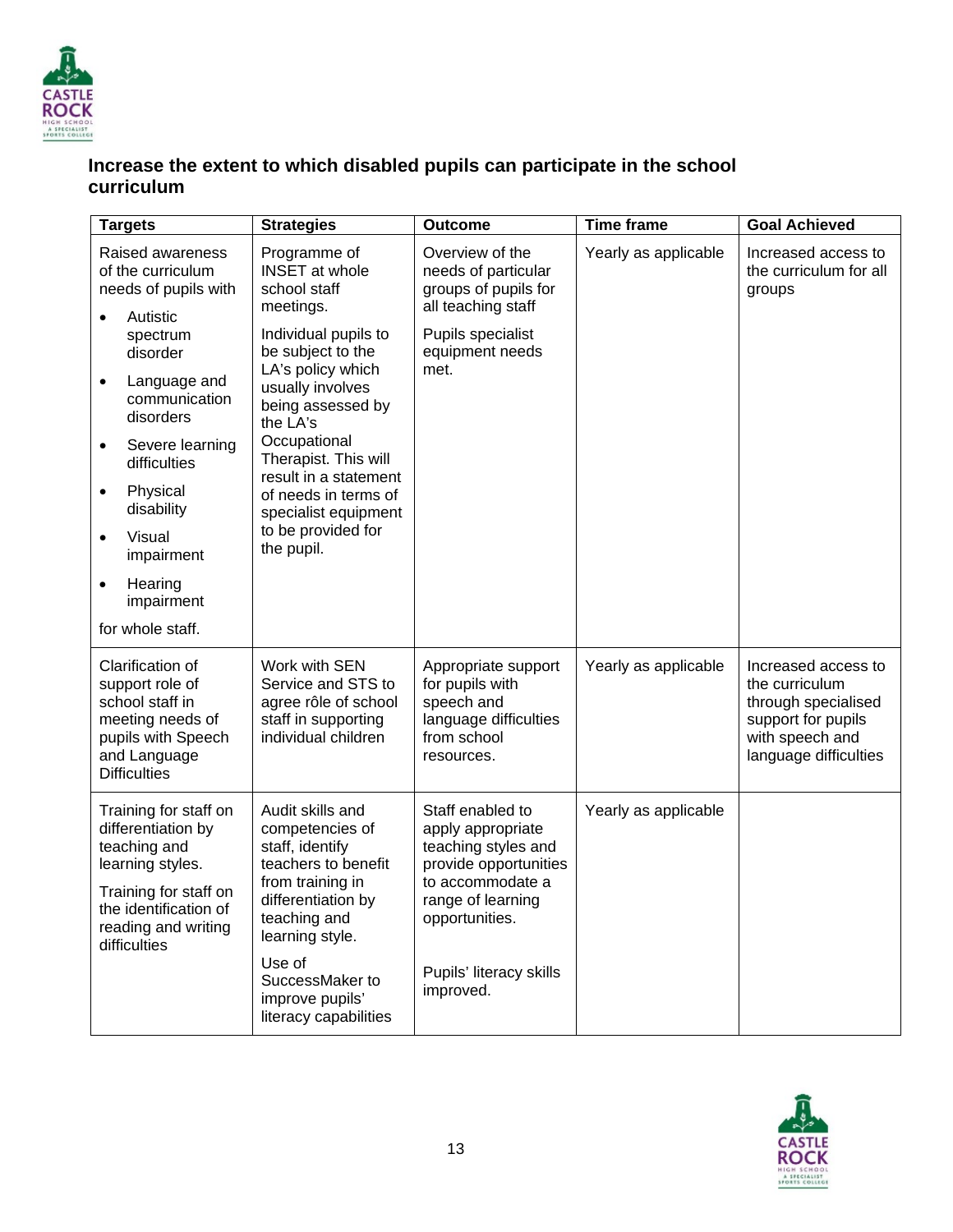

#### **Increase the extent to which disabled pupils can participate in the school curriculum** *continued*

| <b>Targets</b>                                                                                                      | <b>Strategies</b>                                                                                                                                             | <b>Outcome</b>                                                                                                                            | <b>Time frame</b>       | <b>Goal Achieved</b>                                                                                                         |
|---------------------------------------------------------------------------------------------------------------------|---------------------------------------------------------------------------------------------------------------------------------------------------------------|-------------------------------------------------------------------------------------------------------------------------------------------|-------------------------|------------------------------------------------------------------------------------------------------------------------------|
| <b>Train identified</b><br>personnel to administer<br>medication                                                    | Consultation with<br>partners in the<br>Health Authority and<br><b>SEN Service.</b><br>Identify suitable<br>personnel. Provide<br>training                    | Clear agreed procedure<br>for administering<br>medication                                                                                 | Yearly as<br>applicable | Access to whole<br>school curriculum.                                                                                        |
| Accommodate toileting<br>and care needs of<br>incontinent pupils                                                    | Audit the<br>environment.<br>Consult with health<br>Authority partners.<br>Provide suitable<br>environment. Train<br>staff in<br>Toilet training<br>$\bullet$ | Sensitive procedures for<br>efficient care of pupils<br>who are incontinent.<br>Agreed procedures for<br>sensitive toilet training        | Yearly as<br>applicable | Access to whole<br>school curriculum<br>and increased<br>inclusion.                                                          |
|                                                                                                                     | techniques<br>Ways of meeting<br>$\bullet$<br>needs of pupils<br>who are<br>incontinent                                                                       |                                                                                                                                           |                         |                                                                                                                              |
| Train personnel in<br>moving and handling<br>techniques                                                             | Identify staff to be<br>trained. Training<br>provided by SEN<br>Service                                                                                       | Appropriately trained<br>staff to move and handle<br>pupils with physical<br>disabilities                                                 | Yearly as<br>applicable | Increased inclusion<br>and access to<br>curriculum                                                                           |
| Training for TAs,<br>teachers in Sign a<br>long/Makaton                                                             | Identify personnel for<br>training $-$ agree with<br><b>SEN Service</b>                                                                                       | School staff able to<br>communicate with pupils<br>who require sign a long<br>as a form of<br>communication. Pupils<br>taught sign a long | Yearly as<br>applicable | Pupils using sign a<br>long for<br>communication<br>accessing the<br>curriculum on own<br>terms                              |
| Use of PIVATs<br>throughout the school<br>for pupils working<br>towards AT level 1 of<br><b>National Curriculum</b> | Training in use of<br>PIVATs cascaded to<br>the whole school                                                                                                  | Effective way of<br>measuring pupil<br>progress - assisting<br>target setting                                                             | Yearly as<br>applicable | <b>Effective target</b><br>setting and<br>increased curriculum<br>access for pupils<br>with severe learning<br>difficulties. |

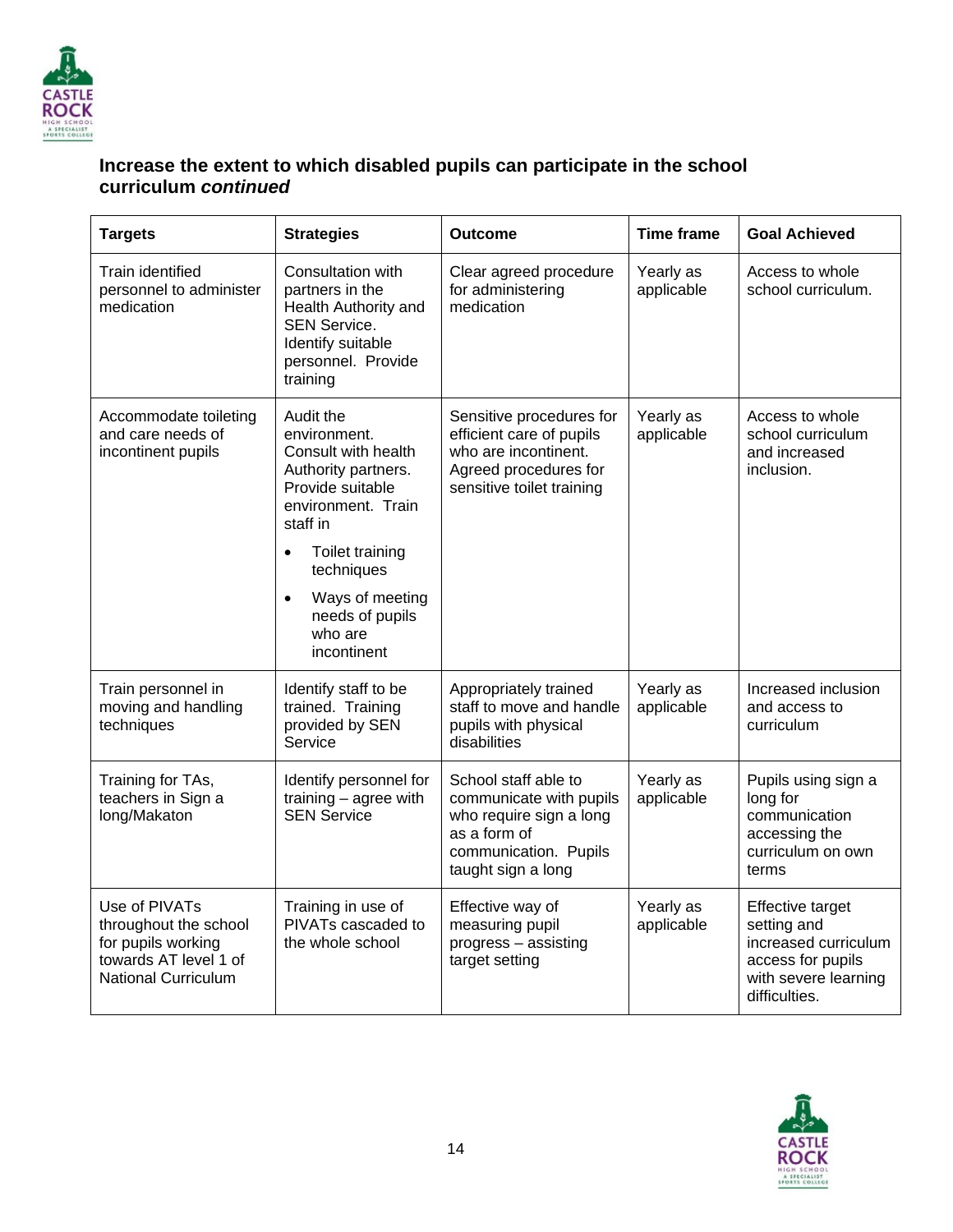

| Training for teacher(s),<br>TA(s) in one of the<br>following low incidence<br>needs | Application for an<br>accredited training<br>course | Teachers TA(s) with<br>specialist<br>training/qualifications | Yearly as<br>applicable | <b>Quality Specialist</b><br>Support within<br>school - Increased<br>curriculum access. |
|-------------------------------------------------------------------------------------|-----------------------------------------------------|--------------------------------------------------------------|-------------------------|-----------------------------------------------------------------------------------------|
| Hearing impairment                                                                  |                                                     |                                                              |                         |                                                                                         |
| Visual impairment                                                                   |                                                     |                                                              |                         |                                                                                         |
| Sensory impairment                                                                  |                                                     |                                                              |                         |                                                                                         |
| <b>Autistic Spectrum</b><br><b>Disorder</b>                                         |                                                     |                                                              |                         |                                                                                         |
| Speech and Language<br><b>Difficulties</b>                                          |                                                     |                                                              |                         |                                                                                         |
| Specific Learning<br><b>Difficulties</b>                                            |                                                     |                                                              |                         |                                                                                         |